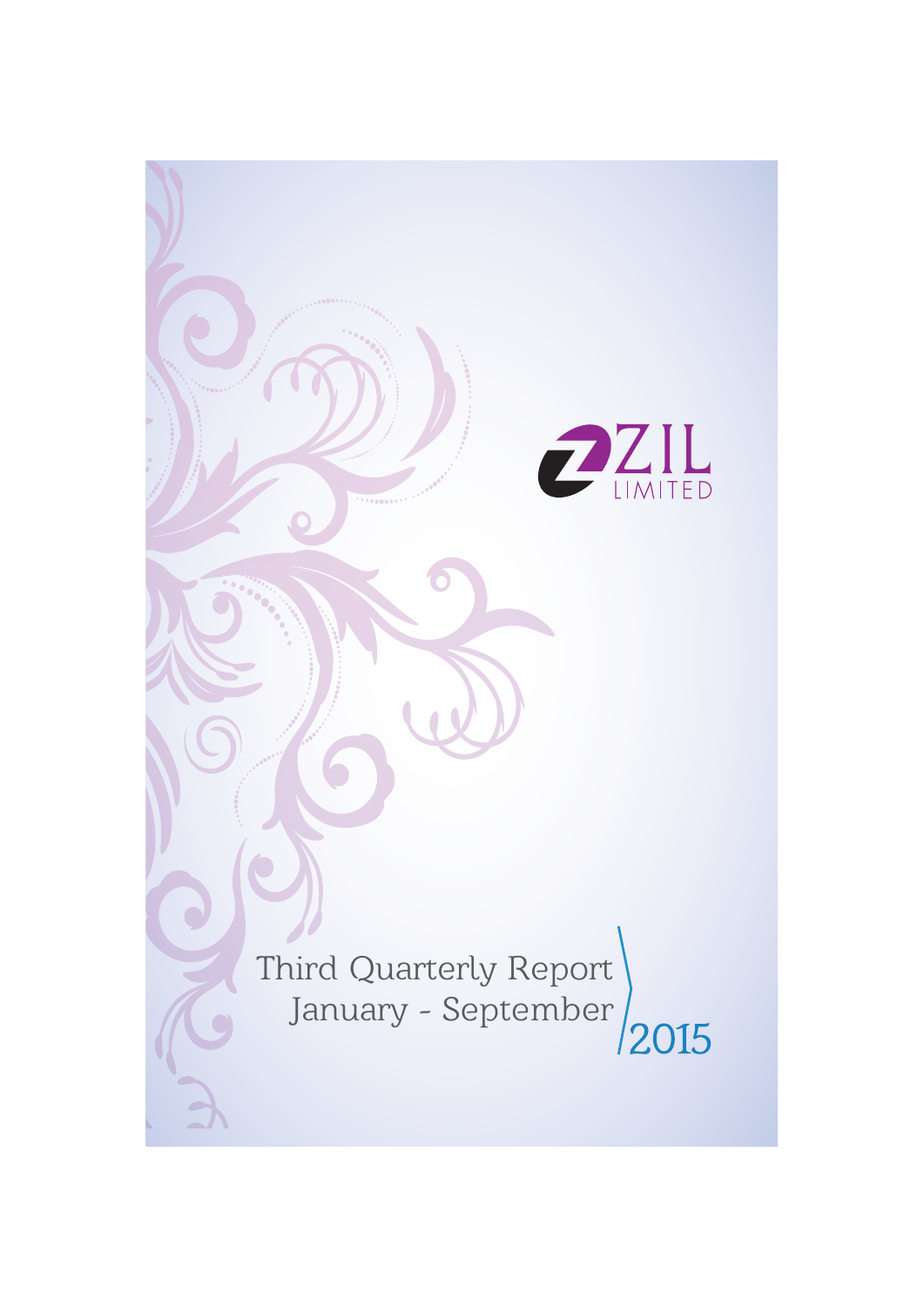# **Content**

| Corporate Information                                | 01 |
|------------------------------------------------------|----|
| Directors' Review                                    | 02 |
| Condensed Interim Balance Sheet                      | 03 |
| Condensed Interim Profit and Loss Account            | 04 |
| Condensed Interim Statement of Comprehensive Income  | 05 |
| Condensed Interim Cash Flow Statement                | 06 |
| Condensed Interim Statement of Changes in Equity     | 07 |
| Notes to the Condensed Interim Financial Information | 08 |
|                                                      |    |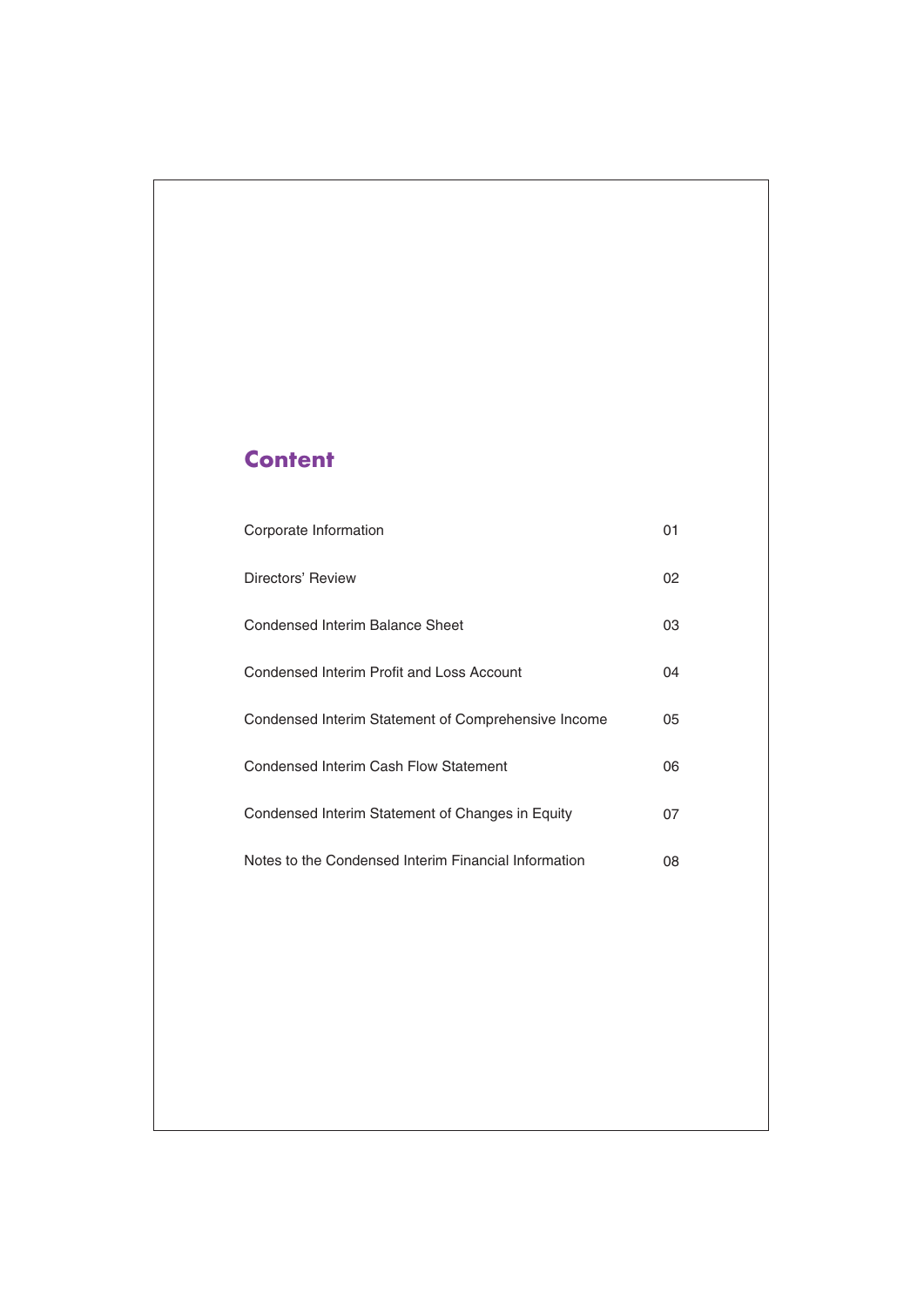

# **Corporate Information**

#### **Board of Directors**

Mrs. Feriel Ali Mehdi Chairman

Mr. Mujahid Hamid Non-Executive Director

Sved Hasnain Ali Non-Executive Director

Mr. Shahid Nazir Ahmed Non-Executive Director

Mrs. Ameena Saivid Independent, Non-Executive Director

Mr. Saad Amanullah Khan Independent, Non-Executive Director

Mr. Kemal Shoaib Non-Executive Director

Mr. Mubashir Hasan Ansari **Chief Executive Officer** 

#### **Board Audit Committee**

Mr. Saad Amanullah Khan Chairman

Mrs. Feriel Ali Mehdi Member

Mr. Shahid Nazir Ahmed Member

#### **Human Resource & Remuneration Committee**

Mrs. Feriel Ali Mehdi Chairman

Mr. Kemal Shoaib Mamhar

Syed Hasnain Ali Member

Mr. Mubashir Hasan Ansari Member

#### **Company Secretary & Chief Financial Officer**

Mr. Ata-ur-Rehman Shaikh

#### **Statutory Auditors**

KPMG Taseer Hadi & Co. **Chartered Accountants** 

### **Legal Advisors**

Hussain & Haider, Advocates

#### **Registered Office**

Ground Floor, Bahria Complex III, M. T. Khan Road, Karachi - Pakistan. Tel: +9221 35630251-60 Fax: +9221 35630266 Website: www.zil.com.pk

#### **Factory**

Link Hali Road, Hyderabad - 71000

#### **Bankers**

BankIslami Pakistan Limited Habib Bank Limited **MCB Bank Limited** National Bank of Pakistan Limited **Standard Chartered Bank** Soneri Bank Limited

#### **Shares Registrars**

THK Associates (Pvt) Limited<br>2nd Floor, State Life Building No. 3, Dr. Ziauddin Ahmed Road, Karachi.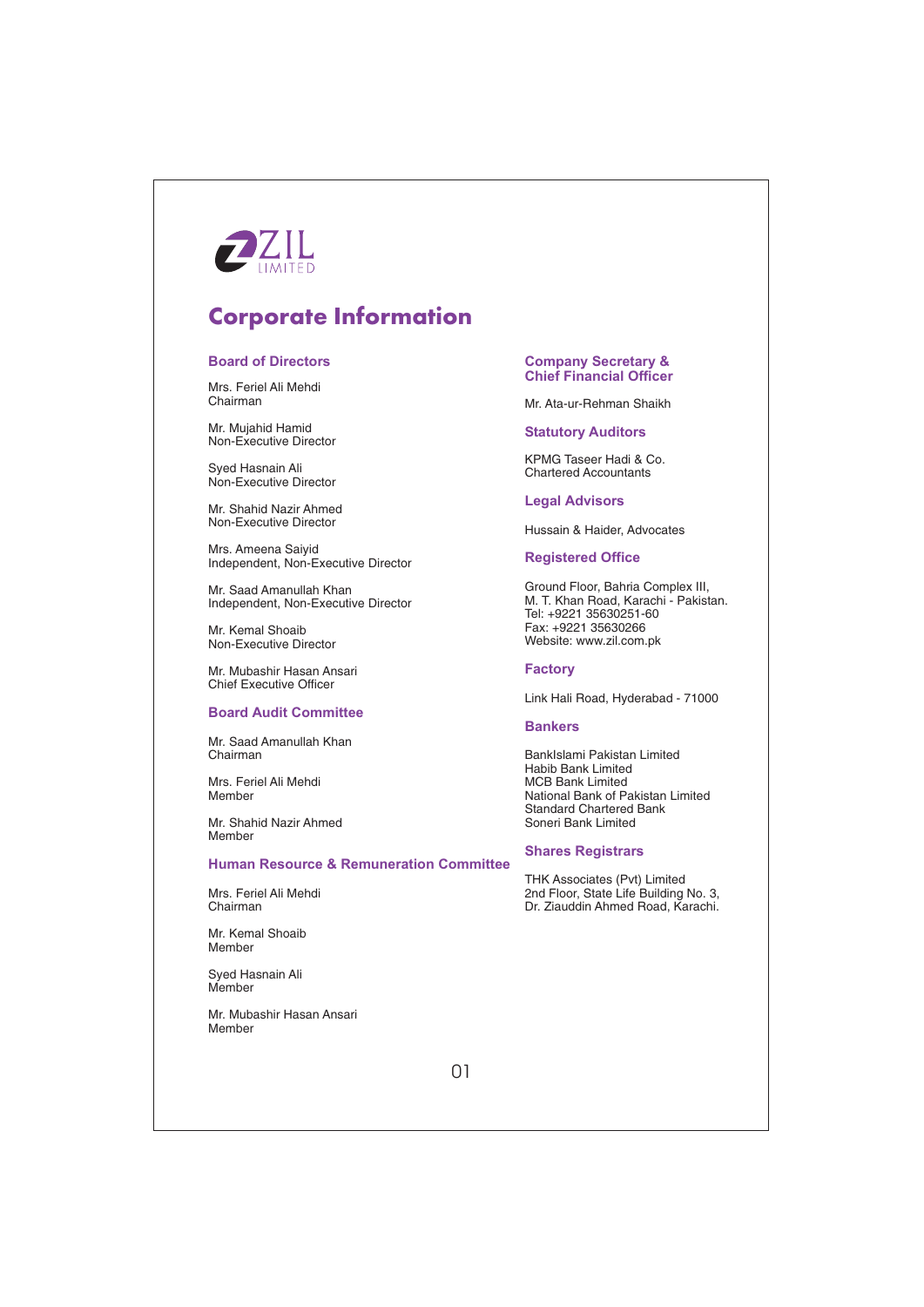

# **Directors' Review**

The Directors of the Company are pleased to present the unaudited financial results of the company for the third quarter July to September 2015 and nine month period ended September 30, 2015.

#### **Summary of business performance**

The company achieved net sales revenues of Rs.992 million for the nine month period from January to September 2015 against the net sales revenue of 959 million for the corresponding period last year, despite ten percent decline in retail prices of the premium products. The significant recovery came in July-September quarter of the year 2015 as compared with previous quarters of 2015 which recorded losses. The turnaround was driven by the re-launch of flagship brand Capri with better product mix. Decline in retail price at the start of the year has adversely affected the margins, and management is continuously and successfully focusing on all areas of the business to mitigate this adverse affect.

During the three month period under review, the company's overall sales volume recorded 32% growth over same period last year, whereas net sales value grew by 23% as compare to third quarter of 2014. Timely re-launch, responding on changed consumer expectations coupled with efficient traditional & digital marketing, structural changes in sales force and better working capital management are now delivering results. Various operational efficiency measures are also contributing in the overall performance.

#### Financial position at a glance

Financial results for the three month period under review are as follows:

|                                    | <b>Third Quarter</b><br><b>July - Sept. 2015</b> | <b>Third Quarter</b><br>July - Sept. 2014 |
|------------------------------------|--------------------------------------------------|-------------------------------------------|
|                                    | Rupees in '000                                   |                                           |
| Sales-net                          | 405.193                                          | 328,686                                   |
| Gross profit                       | 92,967                                           | 66,438                                    |
| Selling & distribution costs       | 60.715                                           | 61,280                                    |
| Administrative costs               | 23,228                                           | 24,010                                    |
| <b>Financial costs</b>             | 5,382                                            | 6,267                                     |
| Profit / (loss) after tax          | 2,740                                            | (15,904)                                  |
| Earning/ (loss) per share - rupees | 0.45                                             | (2.60)                                    |

#### **Future outlook**

Due to increasing younger population, changing life styles, urbanization and growing middle class, it is expected that premium soap market will grow in future and company is gearing to realize this potential. Company has already been focusing on consumers understanding, R&D capability / innovations, better customer service and improved product mix; while digital marketing, and online consumer & trade promotion programs have further been added to expand the market share of the company's products.

#### Acknowledgement

We thank our customers for their trust in our brands and our shareholders, bankers, suppliers and distributors for continued support. We also thank our employees for their relentless efforts and acknowledge their commitment and loyalty.

On behalf of the Board of Directors

Karachi: October 27, 2015

02

Mubashir Hasan Ansari **Chief Executive Officer**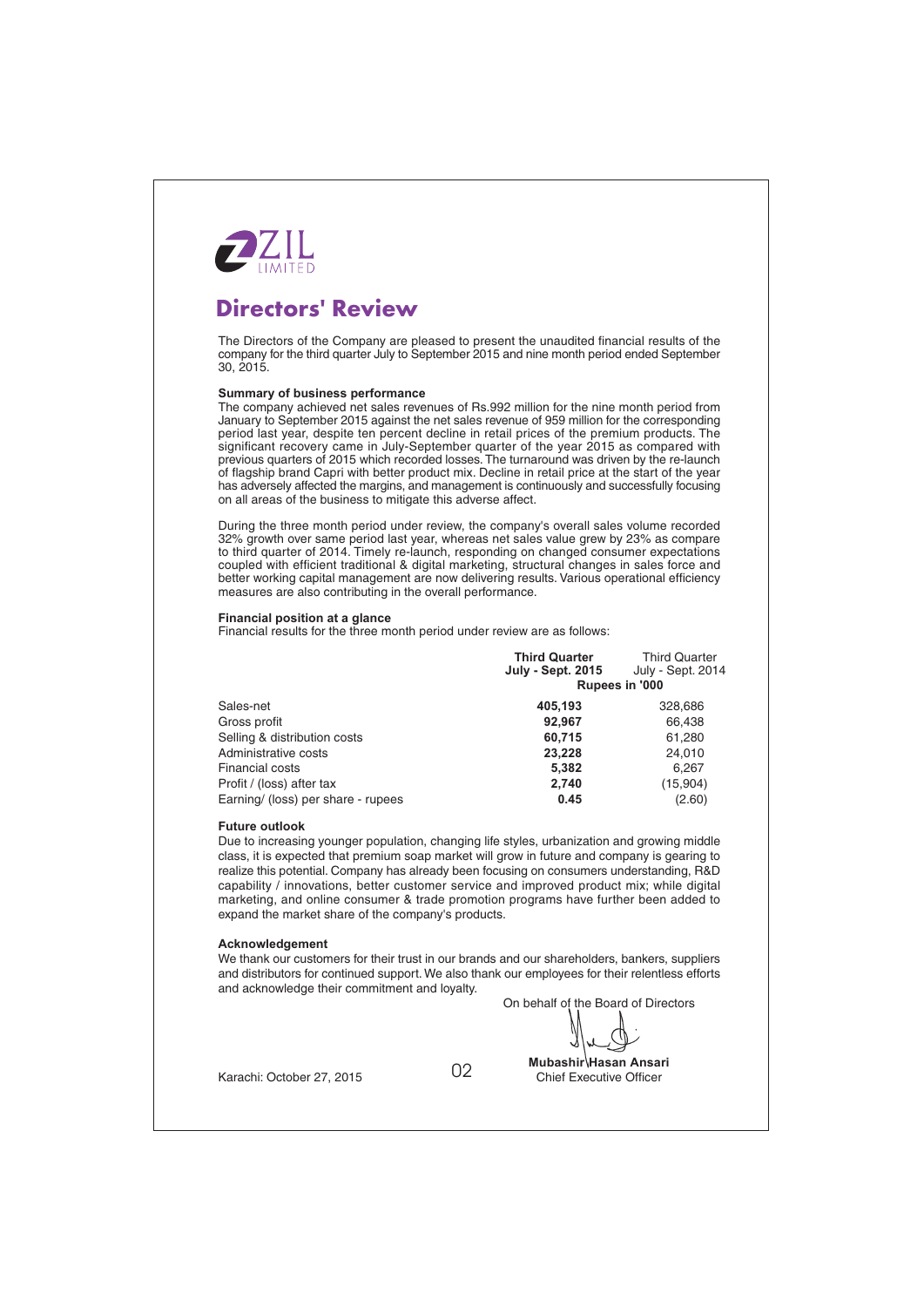| <b>Condensed Interim Balance Sheet (Un-audited)</b><br>As at 30 September 2015                                                                                                                      |                   | Un-audited<br>30 September 31 December                     | Audited                                                    |
|-----------------------------------------------------------------------------------------------------------------------------------------------------------------------------------------------------|-------------------|------------------------------------------------------------|------------------------------------------------------------|
| <b>ASSETS</b>                                                                                                                                                                                       |                   | 2015                                                       | 2014                                                       |
| <b>NON-CURRENT ASSETS</b>                                                                                                                                                                           | Note              | (Rs. in '000)                                              |                                                            |
| Property, plant and equipment<br>Intangible assets<br>Long term deposits<br>Long term loans to employees<br>Deferred tax asset - net                                                                | 6<br>12           | 374.354<br>970<br>5.156<br>1,181<br>47,753                 | 393,709<br>1,395<br>6,506<br>448<br>16,040                 |
|                                                                                                                                                                                                     |                   | 429,414                                                    | 418,098                                                    |
| <b>CURRENT ASSETS</b><br>Stores and spares<br>Stock-in-trade<br>Trade debts<br>Advances, prepayments and other receivables<br>Cash and bank balances                                                | 7<br>8<br>9<br>10 | 16,242<br>209,578<br>56,235<br>77,134<br>17,331<br>376,520 | 13,631<br>284,473<br>29,030<br>61,357<br>18,159<br>406,650 |
| <b>CURRENT LIABILITIES</b><br>Trade and other payables<br>Short term borrowings<br>Taxation                                                                                                         | 11                | 182,093<br>232,042<br>13,538  <br>427,673                  | 152,947<br>201,982<br>13,615<br>368,544                    |
| <b>NET CURRENT ASSETS</b>                                                                                                                                                                           |                   | (51, 153)                                                  | 38,106                                                     |
| <b>NET ASSETS</b>                                                                                                                                                                                   |                   | 378,259                                                    | 456,204                                                    |
| <b>FINANCED BY:</b>                                                                                                                                                                                 |                   |                                                            |                                                            |
| <b>SHARE CAPITAL AND RESERVES</b><br>Authorised capital<br>10,000,000 (31 December 2014: 10,000,000)<br>ordinary shares of Rs. 10 each<br>Issued, subscribed and paid up capital<br><b>Reserves</b> |                   | 100,000<br>61,226<br>106,540<br>167,766                    | 100,000<br>61,226<br>189,969<br>251,195                    |
| Surplus on revaluation of fixed assets - net of tax                                                                                                                                                 |                   | 123,162                                                    | 121,890                                                    |
| <b>NON-CURRENT LIABILITIES</b><br>Long-term deposits<br>Deferred staff benefit liabilities                                                                                                          |                   | 450<br>86.881<br>87,331                                    | 450<br>82,669<br>83,119                                    |
| <b>CONTINGENCIES AND COMMITMENTS</b>                                                                                                                                                                | 13                |                                                            |                                                            |
|                                                                                                                                                                                                     |                   | 378,259                                                    | 456,204                                                    |
| The annexed notes from 1 to 19 form an integral part of this condensed interim financial<br>information.                                                                                            |                   |                                                            |                                                            |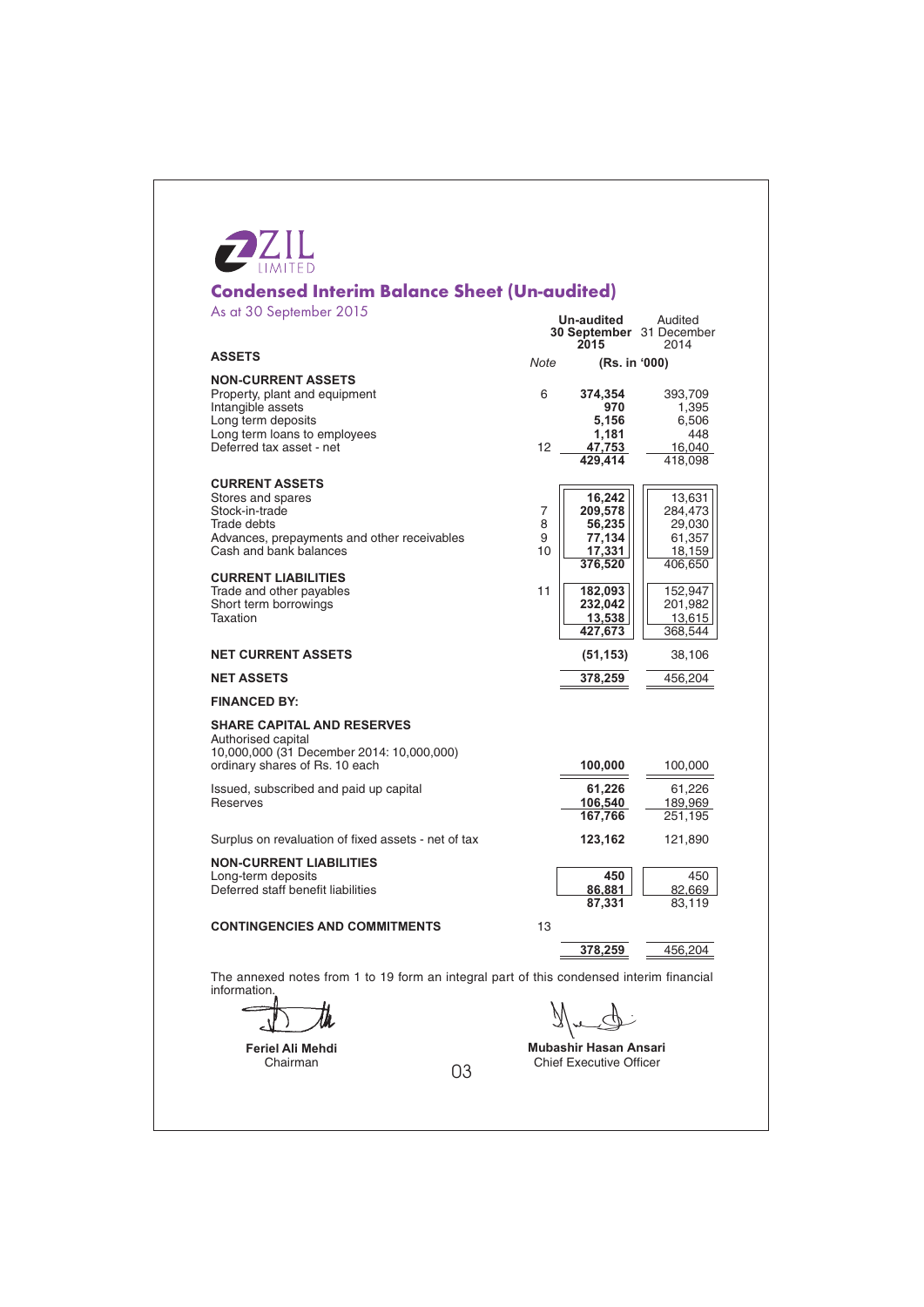

# **Condensed Interim Profit and Loss Account (Un-audited)**

For the nine months period ended 30 September 2015

|                               |        | Nine months period ended Three months period ended |            |                                                                             |            |
|-------------------------------|--------|----------------------------------------------------|------------|-----------------------------------------------------------------------------|------------|
|                               |        | 2015                                               | 2014       | 30 September 30 September 30 September 30 September<br>2015                 | 2014       |
|                               |        |                                                    |            | Note -------------------------- (Rupees in '000) -------------------------- |            |
|                               |        |                                                    |            |                                                                             |            |
| Net sales                     | 14     | 992,348                                            | 958,599    | 405,193                                                                     | 328,686    |
| Cost of sales                 | 15     | (800, 220)                                         | (738,466)  | (312, 225)                                                                  | (262, 248) |
| Gross profit                  |        | 192,128                                            | 220,133    | 92,968                                                                      | 66,438     |
|                               |        |                                                    |            |                                                                             |            |
| Selling and distribution cost | 16     | (221, 695)                                         | (247, 393) | (60, 715)                                                                   | (61, 280)  |
| Administrative expenses       |        | (69, 264)                                          | (91, 054)  | (23, 228)                                                                   | (24, 010)  |
|                               |        | (290, 959)                                         | (338, 447) | (83, 943)                                                                   | (85, 290)  |
|                               |        | (98, 831)                                          | (118, 314) | 9,025                                                                       | (18, 852)  |
|                               |        |                                                    |            |                                                                             |            |
| Other income                  | 17     | 4,144                                              | 5,641      | 774                                                                         | 834        |
|                               |        |                                                    |            |                                                                             |            |
| Other expenses                |        | (1, 174)                                           |            | (383)                                                                       |            |
|                               |        | (95, 861)                                          | (112, 673) | 9,416                                                                       | (18,018)   |
|                               |        |                                                    |            |                                                                             |            |
| Finance cost                  |        | (18,072)                                           | (21, 117)  | (5, 382)                                                                    | (6, 267)   |
| Profit/(Loss) before taxation |        | (113, 933)                                         | (133,790)  | 4,034                                                                       | (24, 285)  |
|                               |        |                                                    |            |                                                                             |            |
| Taxation                      | 12     | 27,227                                             | 46,641     | (1, 294)                                                                    | 8,381      |
| Profit/(Loss) for the period  |        | (86, 706)                                          | (87, 149)  | 2,740                                                                       | (15,904)   |
|                               |        |                                                    |            |                                                                             |            |
|                               |        |                                                    |            |                                                                             |            |
| Profit/(Loss) per share -     |        |                                                    |            |                                                                             |            |
| basic and diluted             | Rupees | (14.16)                                            | (14.23)    | 0.45                                                                        | (2.60)     |
|                               |        |                                                    |            |                                                                             |            |

The annexed notes from 1 to 19 form an integral part of this condensed interim financial information.

Feriel Ali Mehdi Chairman

Nuch

Mubashir Hasan Ansari Chief Executive Officer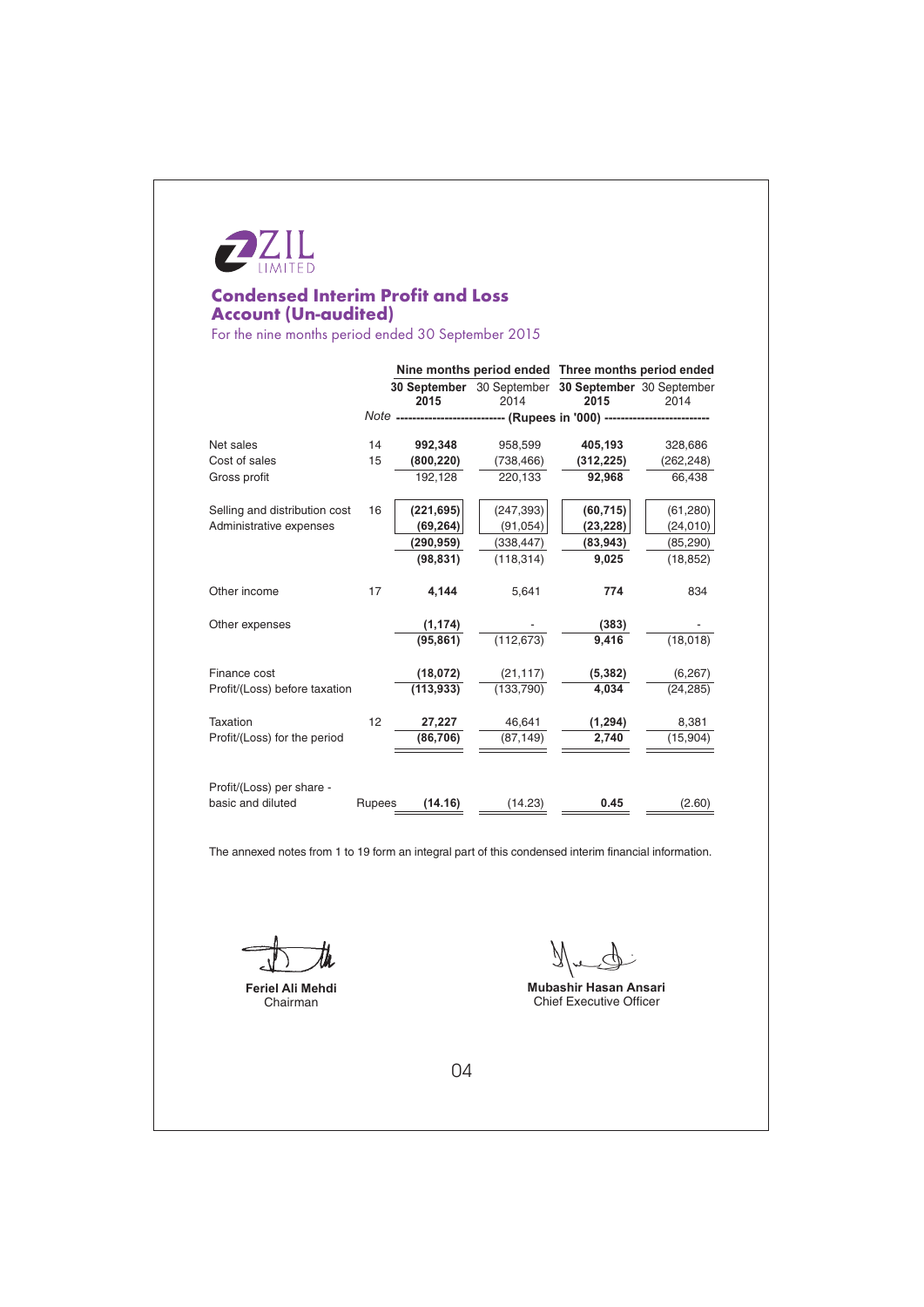

# **Condensed Interim Statement of Comprehensive Income (Un-audited)**<br>For the nine months period ended 30 September 2015

| Nine months period ended Three months period ended  |      |             |                |
|-----------------------------------------------------|------|-------------|----------------|
| 30 September 30 September 30 September 30 September |      |             |                |
| <b>OOAF</b>                                         | 0.11 | <b>OOAF</b> | 0 <sup>4</sup> |

|                                                    | 2015      | 2014      | 30 September 30 September 30 September 30 September<br>2015 | 2014     |
|----------------------------------------------------|-----------|-----------|-------------------------------------------------------------|----------|
|                                                    |           |           | ------- (Rupees in '000).                                   |          |
| Profit/(Loss) after tax for the<br>period          | (86, 706) | (87, 149) | 2,740                                                       | (15,904) |
| Other comprehensive income<br>for the period       |           |           |                                                             |          |
| Total comprehensive income/<br>loss for the period | (86, 706) | (87, 149) | 2,740                                                       | (15,904) |

The annexed notes from 1 to 19 form an integral part of this condensed interim financial information.

Feriel Ali Mehdi Chairman

Ŋ

Mubashir Hasan Ansari Chief Executive Officer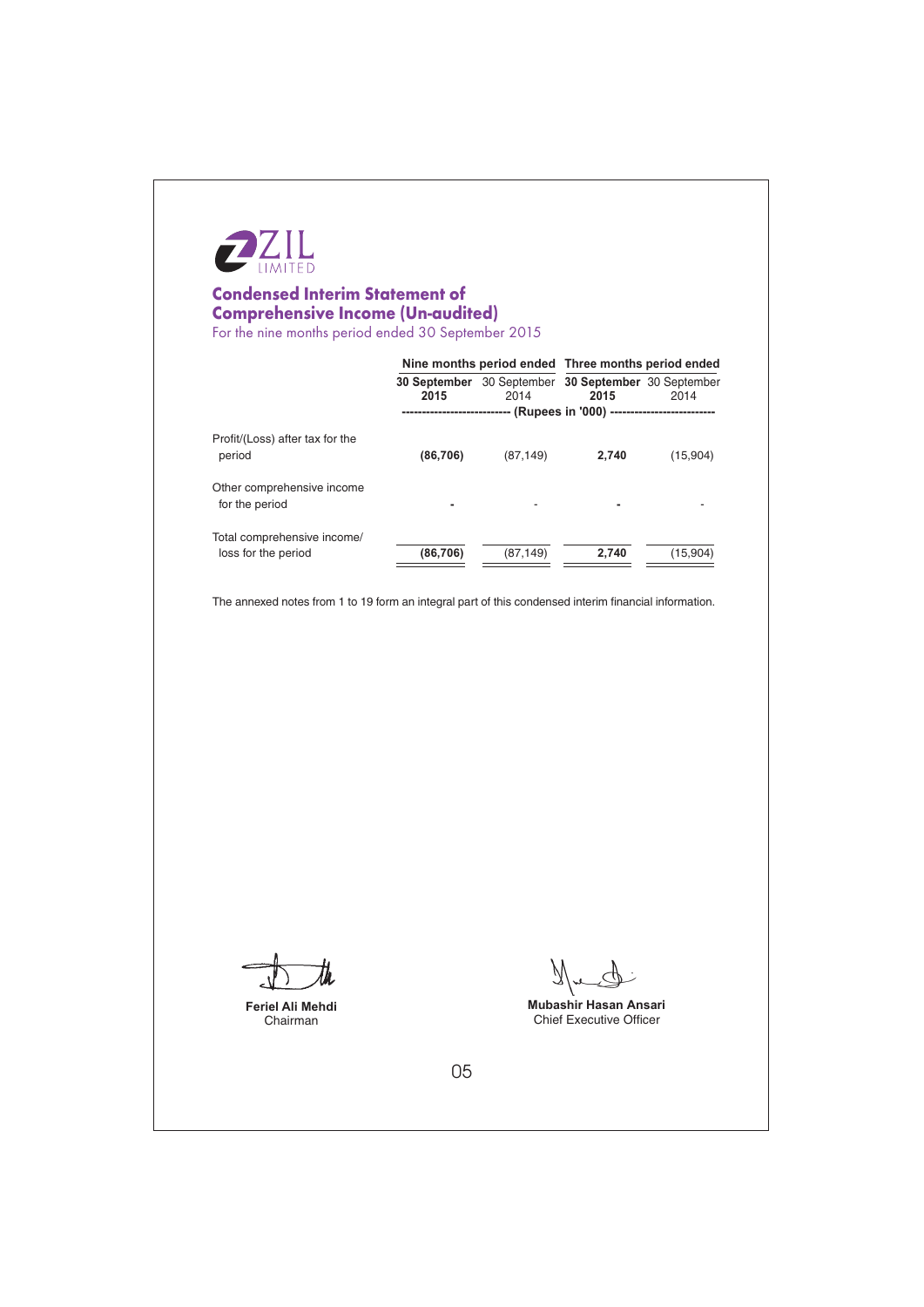| <b>Condensed Interim Cash Flow</b><br><b>Statement (Un-audited)</b>                                                                                                              |                                                                       |                                                                       |
|----------------------------------------------------------------------------------------------------------------------------------------------------------------------------------|-----------------------------------------------------------------------|-----------------------------------------------------------------------|
| For the Nine months period ended                                                                                                                                                 | Nine months period ended                                              |                                                                       |
| 30 September 2015                                                                                                                                                                | 30 September 30 September<br>2015<br>(Rs. in '000)                    | 2014                                                                  |
| <b>CASH FLOWS FROM OPERATING ACTIVITIES</b><br>Loss before taxation                                                                                                              | (113, 933)                                                            | (133,790)                                                             |
| Adjustments for:<br>Finance cost<br>Depreciation / amortisation<br>Provision for gratuity<br>Provision for staff retirement benefits<br>Provision for slow moving stock in trade | 18,072<br>26,302<br>8,529<br>2,237<br>817                             | 21,117<br>29,401<br>8,415<br>3,776<br>3,000                           |
| Reversal of provision on sales of provided stock<br>Mark-up on short term deposit<br>Gain on disposal of fixed assets<br>Operating loss before working capital changes           | (4, 291)<br>(31)<br>(929)<br>50,706<br>(63, 227)                      | (253)<br>(69)<br>(1,484)<br>63,903<br>(69, 887)                       |
| Decrease / (increase) in operating assets:<br>Stores and spares<br>Stock-in-trade<br>Trade debts<br>Long term loan to employees                                                  | (2,611)<br>78,368<br>(27, 206)<br>(593)                               | (1, 131)<br>38,413<br>14,685<br>(149)                                 |
| Long term deposit<br>Advances, prepayments and other receivables<br>(Decrease) / increase in operating liabilities:                                                              | 1,350<br>2,195<br>51,503                                              | 2,045<br>1,503<br>55,366                                              |
| Trade and other payables<br>Income tax refund / (paid)<br>Gratuity paid<br>Staff retirement benefits paid<br>Profit received on short term deposits<br>Mark-up paid              | 28,148<br>16,424<br>(18, 122)<br>(3,938)<br>(2,617)<br>31<br>(17,074) | 68,699<br>54,178<br>(1,352)<br>(4,671)<br>(4, 155)<br>69<br>(20, 625) |
| Net cash used in operating activities                                                                                                                                            | (41, 720)<br>(25,296)                                                 | (30,734)<br>23,444                                                    |
| <b>CASH FLOWS FROM INVESTING ACTIVITIES</b><br>Capital expenditure<br>Proceeds from disposal of fixed assets<br>Net cash used in investing activities                            | (7, 551)<br>1,959<br>(5, 592)                                         | (21, 611)<br>3,549<br>(18,062)                                        |
| <b>CASH FLOWS FROM FINANCING ACTIVITIES</b><br>Dividend paid<br>Short term borrowings<br>Net cash generated from financing activities                                            | 25,000<br>25,000                                                      | (7,928)<br>(25,000)<br>(32,928)                                       |
| Net decrease in cash and cash equivalents<br>Cash and cash equivalents at beginning of the period<br>Cash and cash equivalents at end of the period                              | (5,888)<br>16,177<br>10,289                                           | (27, 546)<br>42,329<br>14,783                                         |
| Cash and cash equivalents comprises:<br>Cash and bank balances<br>Running finance under mark-up arrangements                                                                     | 17,331<br>(7, 042)<br>10.289                                          | 14,783<br>14.783                                                      |

06

Feriel Ali Mehdi<br>Chairman

Mubashir Hasan Ansari

Chief Executive Officer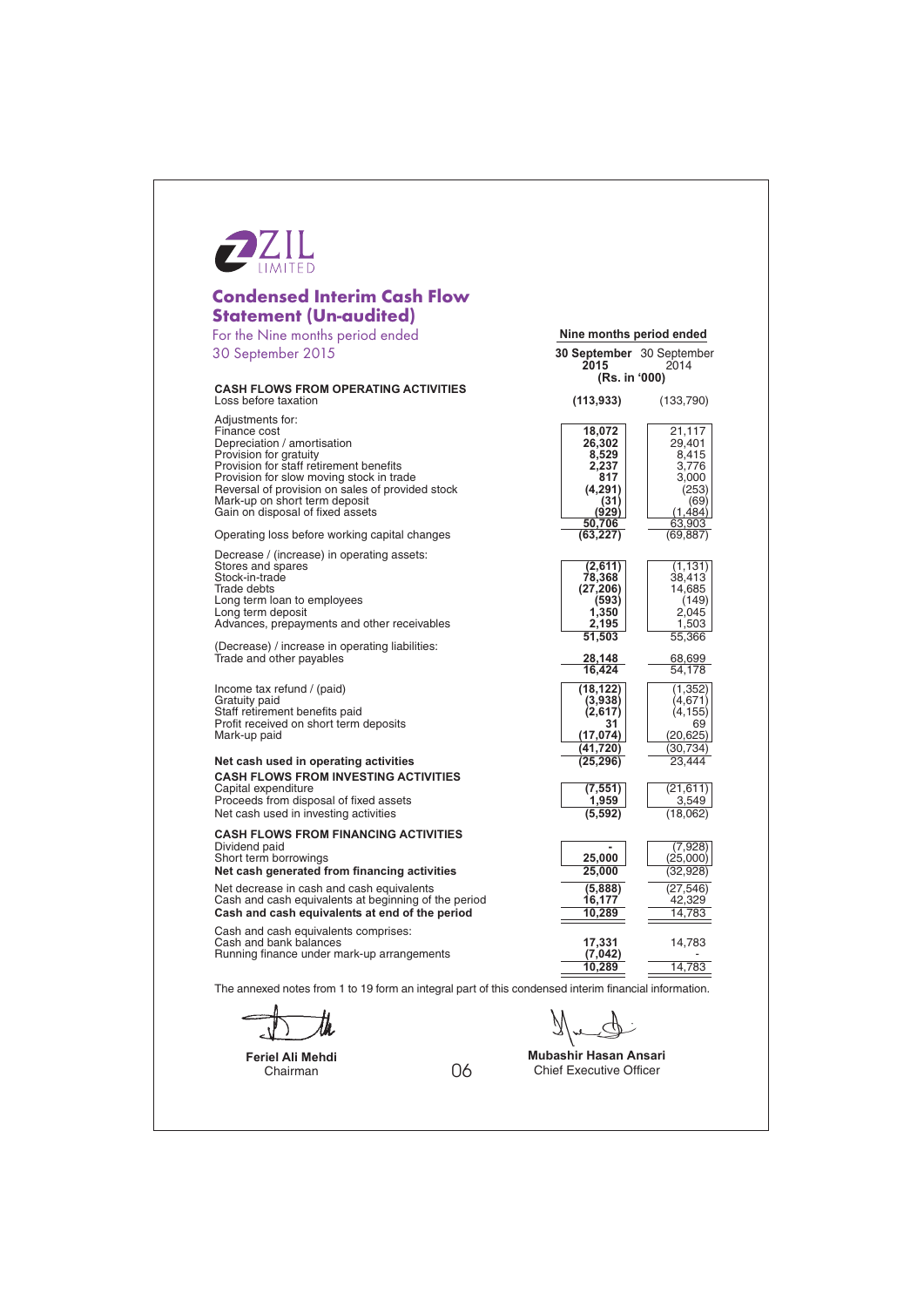

# **Condensed Interim Statement of Changes in Equity (Un-audited)**<br>For the nine months period ended 30 September 2015

|                                                                                                                                                    | Issued,<br>subscribed<br>and paid up<br>capital | reserve | Reserves<br>General Un-appro-<br>priated<br>profit | Total<br>reserves | Total     |
|----------------------------------------------------------------------------------------------------------------------------------------------------|-------------------------------------------------|---------|----------------------------------------------------|-------------------|-----------|
|                                                                                                                                                    |                                                 |         | (Rs. in '000)                                      |                   |           |
| Balance as at 1 January 2014                                                                                                                       | 53,240                                          | 6,000   | 301,650                                            | 307,650           | 360,890   |
| Total comprehensive loss for the period<br>Loss for the nine months period ended 30 September 2014                                                 |                                                 |         | (87, 149)                                          | (87, 149)         | (87, 149) |
| Transactions with owners:<br>- Final cash dividend paid for the year ended<br>31 December 2013                                                     |                                                 |         | (7,986)                                            | (7,986)           | (7,986)   |
| - Bonus shares issued for the year ended<br>31 December 2013 @ 15%                                                                                 | 7.986                                           |         | (7,986)                                            | (7,986)           |           |
| Transferred from surplus on revaluation of<br>fixed assets - net of deferred tax<br>(incremental depreciation on property, plant<br>and equipment) |                                                 |         | 3,316                                              | 3,316             | 3,316     |
| Balance as at 30 September 2014                                                                                                                    | 61.226                                          | 6,000   | 201,845                                            | 207,845           | 269,071   |
| Balance as at 1 January 2015                                                                                                                       | 61,226                                          | 6.000   | 183.969                                            | 189.969           | 251.195   |
| Total comprehensive loss for the period<br>Loss for the nine months period ended 30 September 2015                                                 |                                                 |         | (86, 706)                                          | (86, 706)         | (86, 706) |
| Transferred from surplus on revaluation of<br>fixed assets - net of deferred tax<br>(incremental depreciation on property, plant<br>and equipment) |                                                 |         | 3,277                                              | 3,277             | 3,277     |
| Balance as at 30 September 2015                                                                                                                    | 61,226                                          | 6,000   | 100,540                                            | 106,540           | 167,766   |
|                                                                                                                                                    |                                                 |         |                                                    |                   |           |

The annexed notes from 1 to 19 form an integral part of this condensed interim financial information.

Feriel Ali Mehdi Chairman

Nund

Mubashir Hasan Ansari Chief Executive Officer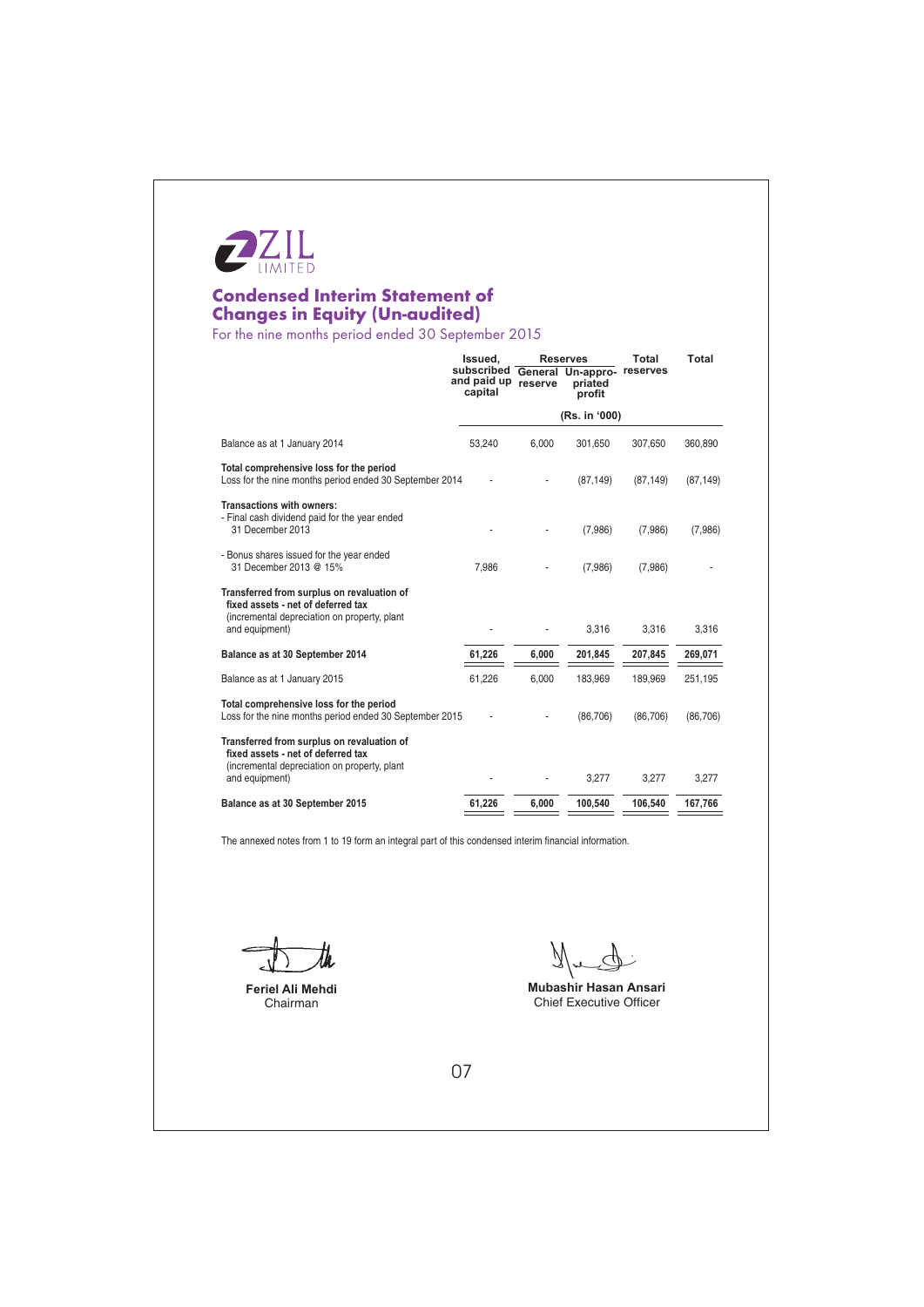

For the nine months period ended 30 September 2015

#### **STATUS AND NATURE OF BUSINESS**  $\blacksquare$

ZIL Limited ("the Company") was incorporated as a private limited company in February 1960 under the Companies Act, 1913 (now the Companies Ordinance, 1984) and was subsequently converted into a public limited company in November 1986. Its shares are listed on the Karachi and Lahore Stock Exchanges. The principal activity of the Company is the manufacture and sale of home and personal care products.

The registered office of the company is situated at Ground Floor, Bahria Complex III, M.T. Khan Road, Karachi

#### **BASIS OF PRESENTATION**  $\overline{2}$

#### 2.1 Statement of compliance

This condensed interim financial information of the Company for the nine months period ended 30 September 2015 has been prepared in accordance with the requirements of the International Accounting Standard 34 - Interim Financial Reporting and the provisions of and directives issued under Companies Ordinance, 1984. In case where requirements differ, the provisions and directives issued under the Companies Ordinance, 1984 have heen followed

This condensed interim financial information is unaudited and is being submitted to the shareholders as required under section 245 of the Companies Ordinance, 1984 and the listing regulation of Karachi and Lahore Stock Exchanges.

This condensed interim financial information does not include all the information required for full annual financial statements and should be read in conjunction with the financial statements of the Company as at and for the year ended 31 December 2014.

These condensed interim financial statements have been prepared under the historical cost convention except for land, buildings and plant and machinery which are stated at revalued amount less any subsequent depreciation and impairment loss, if any

### 2.2 Functional and presentation currency

This condensed interim financial information is presented in Pak Rupees which is the functional and presentation currency of the Company. Figures have been rounded off to the nearest thousand rupees.

#### **SIGNIFICANT ACCOUNTING POLICIES**  $\overline{3}$

The accounting policies and the methods of computation adopted in the preparation of this condensed interim financial information are the same as those applied in the preparation of the financial statements for the year ended 31 December 2014.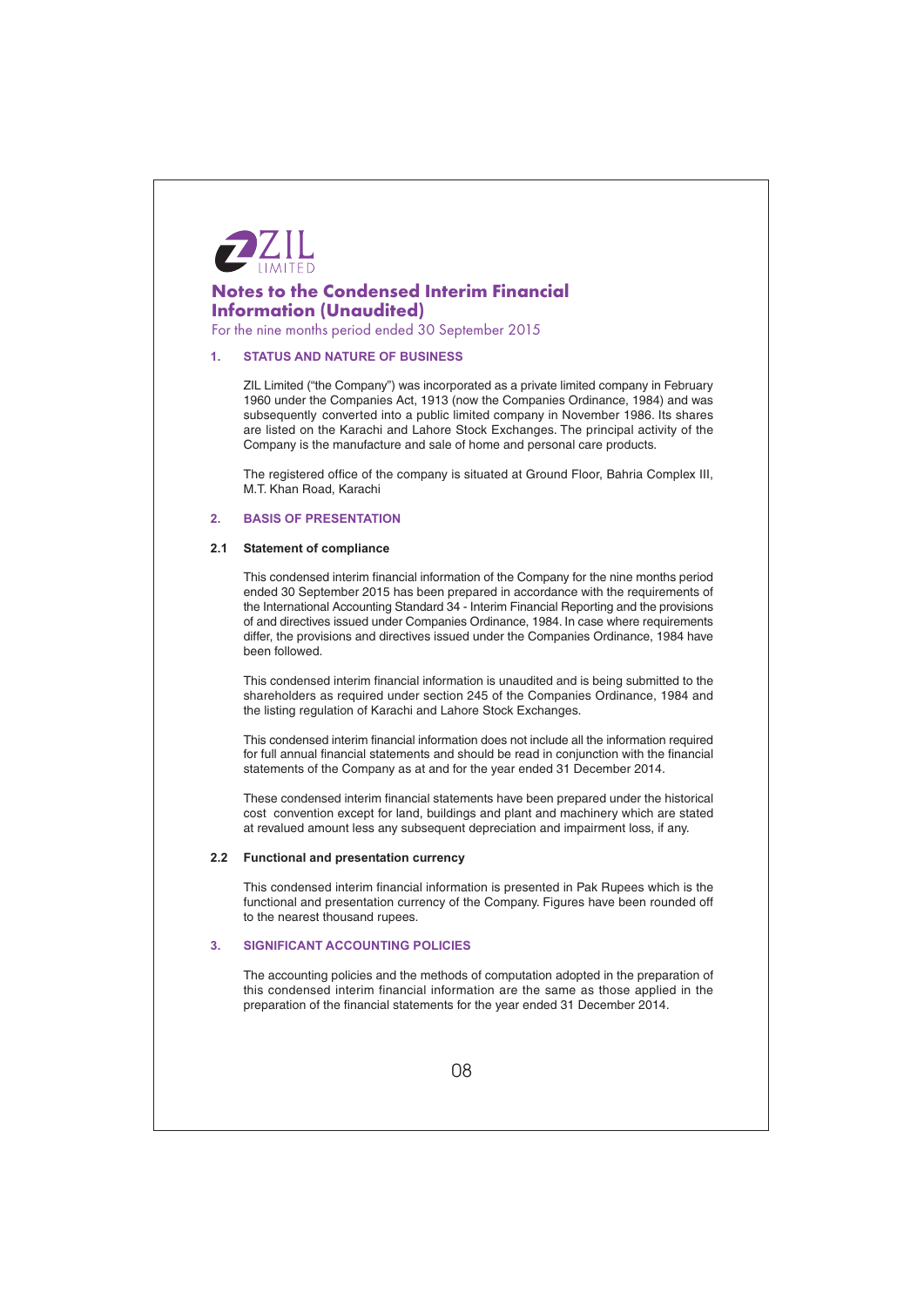

For the nine months period ended 30 September 2015

#### New Standards, Interpretations and Amendments

The Company has adapted the following accounting standards and the amendments and interpretations of IFRSs which became effective for the current period:

#### **Standard or Interpretation**

**IFRS 11 - Joint Arrangements** IFRS 12 - Disclosure of Interests in Other Entities IFRS 13 - Fair Value Measurements IAS 19 - Employee Benefit Plans: Employee Contribution IAS 27 - Separate Financial Statements

The above standards and amendments did not have any impact on the Company's financial information for the current period.

In addition to the above, certain improvements to various accounting standards have also been issued by the IASB. Such improvments are effective for the current accounting period but did not have any material impact on the Company's Financial Statements

#### **ESTIMATES AND JUDGMENTS**  $\mathbf{A}$

The preparation of condensed interim financial information requires management to make judgments, estimates and assumptions that affect the application of accounting policies and the reporting amounts of assets and liabilities, income and expenses. Actual results may differ from these estimates.

Estimates and judgments made by the management in the preparation of this condensed interim financial information are the same as those that were applied to the audited financial statements of the Company for the year ended 31 December 2014.

#### **FINANCIAL RISK MANAGEMENT**  $\overline{R}$

The Company's financial risk management objectives and policies are consistent with those disclosed in the financial statements for the year ended 31 December 2014.

|    |                                                    | Un-audited<br>Audited<br>30 September 31 December<br>2015<br>2014        |
|----|----------------------------------------------------|--------------------------------------------------------------------------|
| 6. | <b>PROPERTY, PLANT AND EQUIPMENT</b>               | (Rs. in '000)                                                            |
|    | Operating fixed assets<br>Capital work-in-progress | 370,092<br>6.1<br>384,627<br>4,262<br>9,082<br>6.2<br>374,354<br>393,709 |
|    | 09                                                 |                                                                          |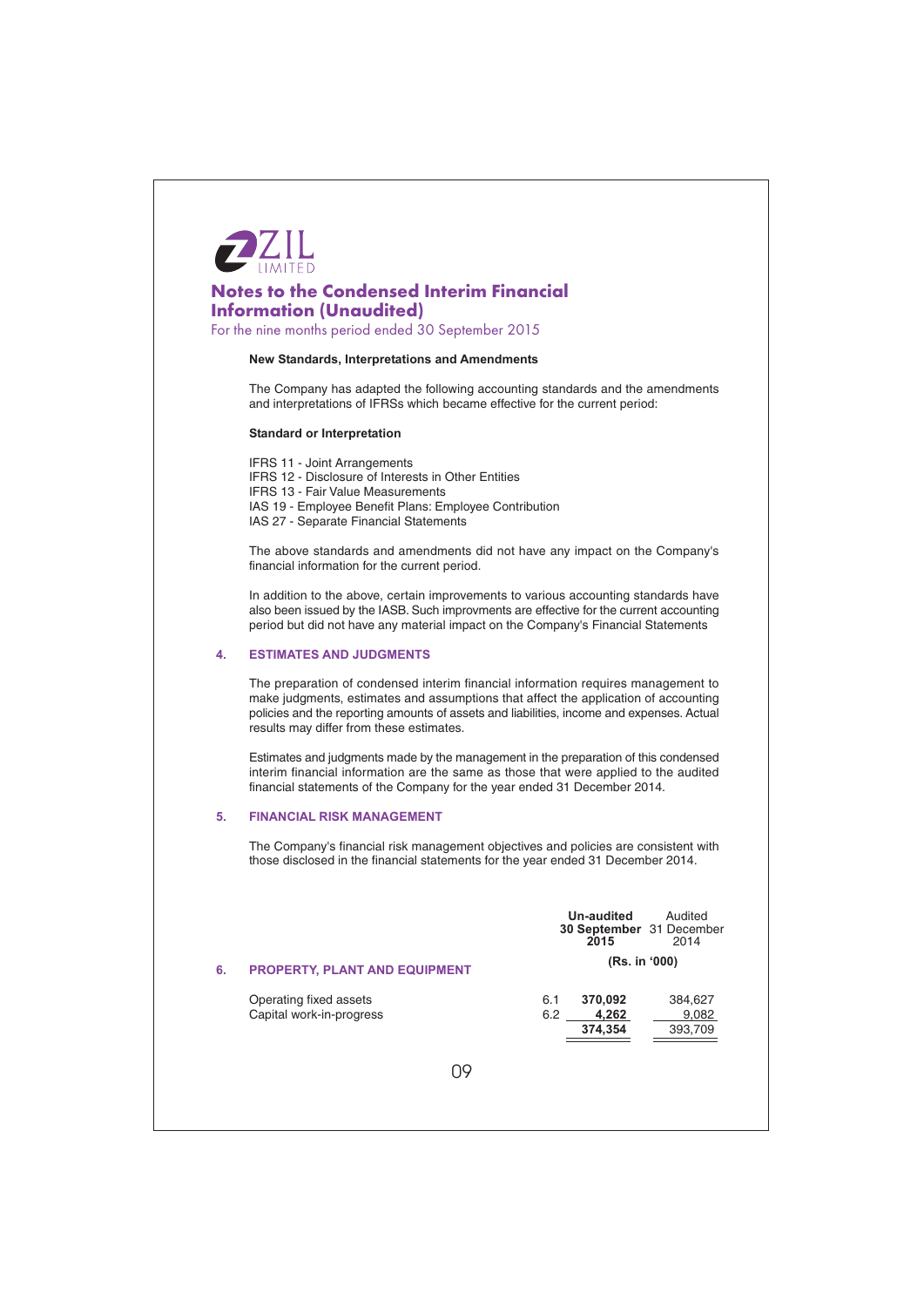

For the nine months period ended 30 September 2015

## 6.1 Operating fixed assets

Following are the details of additions and disposals of fixed assets during the current period: **Disposals** 

|     |                                                                            | pisposais        |                                                 |                                             |
|-----|----------------------------------------------------------------------------|------------------|-------------------------------------------------|---------------------------------------------|
|     |                                                                            | <b>Additions</b> | Cost                                            | <b>Accumulated</b><br>depreciation          |
|     |                                                                            |                  | ---------------- (Rs. in '000) ---------------- |                                             |
|     | Plant, machinery & equipment                                               | 5,453            |                                                 |                                             |
|     | Capital spares                                                             | 778              |                                                 |                                             |
|     | Furniture & fixtures                                                       | 4,300            |                                                 |                                             |
|     | Computers                                                                  | 811              | 472                                             | 232                                         |
|     | Vehicle                                                                    | 1,059            | 2,312                                           | 1,522                                       |
|     |                                                                            | 12,401           | 2.784                                           | 1.754                                       |
|     |                                                                            |                  |                                                 |                                             |
|     |                                                                            |                  | <b>Un-audited</b><br>2015                       | Audited<br>30 September 31 December<br>2014 |
|     |                                                                            |                  |                                                 | (Rs. in '000)                               |
| 6.2 | Capital work-in-progress                                                   |                  |                                                 |                                             |
|     | Opening balance                                                            |                  | 9,082                                           | 4,928                                       |
|     | Additions during the period                                                |                  | 7,581                                           | 31,220                                      |
|     |                                                                            |                  | 16,663                                          | 36,148                                      |
|     | Transfers during the period                                                |                  | (12, 401)                                       | (27,066)                                    |
|     |                                                                            |                  | 4,262                                           | 9,082                                       |
|     |                                                                            |                  |                                                 |                                             |
|     | This represents plant and machinery, advance for capital expenditure, etc. |                  |                                                 |                                             |
| 7.  | <b>STOCK-IN-TRADE</b>                                                      |                  |                                                 |                                             |
|     | Raw material - in hand                                                     |                  | 74,426                                          | 121,029                                     |
|     | - in transit                                                               |                  | 2,137                                           | 58,301                                      |
|     |                                                                            |                  | 76,563                                          | 179,330                                     |
|     | Packing material                                                           |                  | 22,507                                          | 8,689                                       |
|     | Work-in-progress                                                           |                  | 50,603                                          | 54,331                                      |
|     | Finished goods                                                             |                  | 69,183                                          | 54,876                                      |
|     |                                                                            |                  | 218,856                                         | 297,226                                     |
|     | Provision against slow moving items of                                     |                  |                                                 |                                             |
|     | stock-in-trade                                                             | 7.1              | (9.278)                                         | (12.753)                                    |

 $10$ 

 $(9,278)$ 

 $\frac{1}{209,578}$ 

 $(12, 753)$ 

 $\frac{1}{284,473}$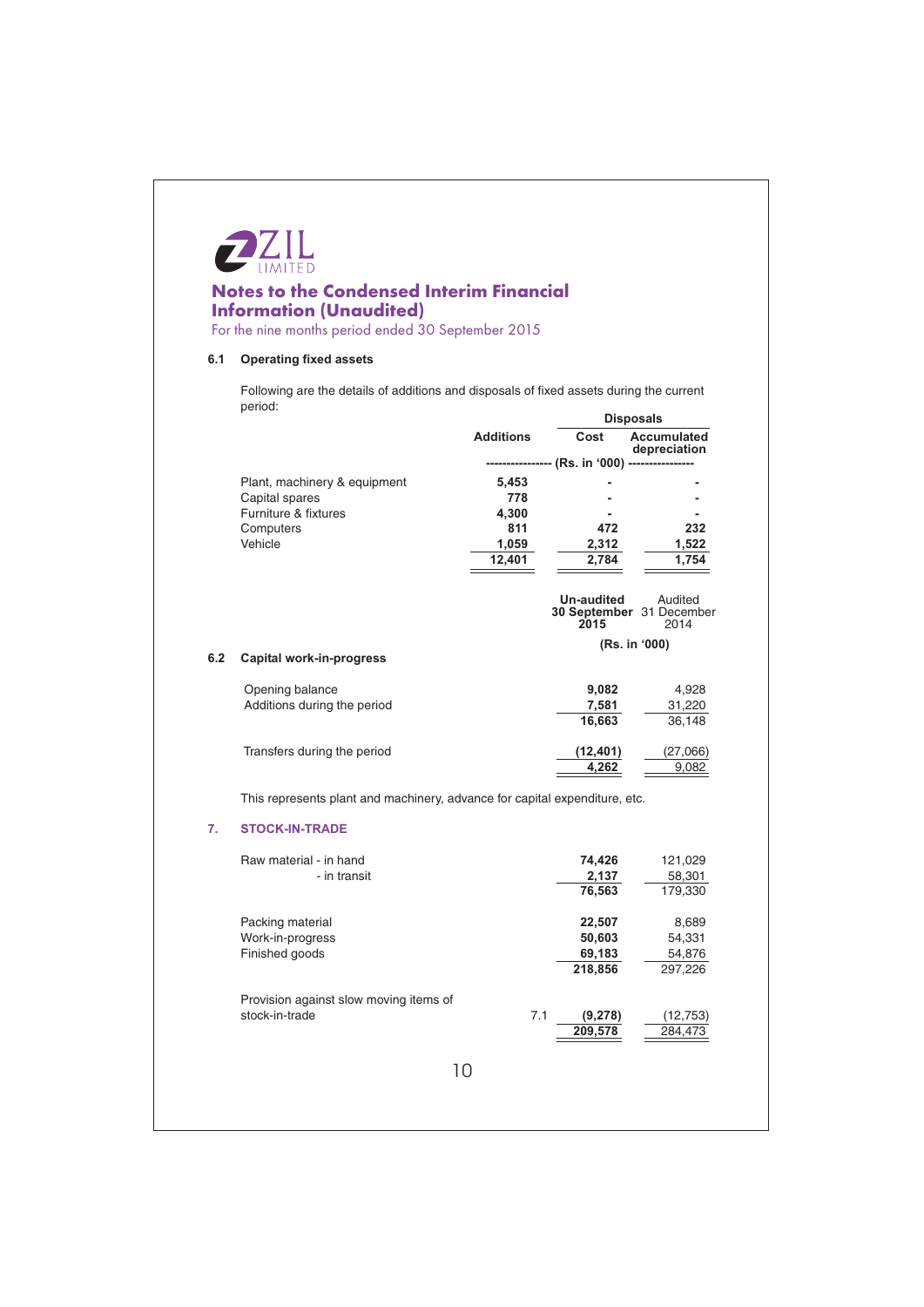|     | <b>Notes to the Condensed Interim Financial</b><br><b>Information (Unaudited)</b><br>For the nine months period ended 30 September 2015 |                                                |                                                  |
|-----|-----------------------------------------------------------------------------------------------------------------------------------------|------------------------------------------------|--------------------------------------------------|
| 7.1 | During the year provision of Rs. 4.29 million was reversed as the related items have<br>been sold by the Company.                       |                                                |                                                  |
|     |                                                                                                                                         | Un-audited<br>30 September 31 December<br>2015 | Audited<br>2014                                  |
| 8.  | <b>TRADE DEBTS</b>                                                                                                                      | (Rs. in '000)                                  |                                                  |
|     | Considered good<br>Considered doubtful                                                                                                  | 56,235<br>4,133<br>60,368                      | 29,030<br>4,133<br>33,163                        |
|     | Provision against doubtful debts                                                                                                        | (4, 133)<br>56,235                             | (4, 133)<br>29,030                               |
| 9.  | ADVANCES, PREPAYMENTS AND OTHER RECEIVABLES                                                                                             |                                                |                                                  |
|     | Advances - considered good:<br>- Suppliers and contractors - net<br>Less: Provision held                                                | 2,073<br>(803)<br>1,270                        | 3,641<br>(803)<br>2,838                          |
|     | - taxation<br>- to sales staff<br>Current maturity of loans to employees<br>Prepayments<br>Other receivables                            | 69,928<br>508<br>446<br>4,650<br>332<br>77,134 | 51,816<br>508<br>586<br>3,658<br>1,951<br>61,357 |
| 10. | <b>CASH AND BANK BALANCES</b>                                                                                                           |                                                |                                                  |
|     | Cash in hand                                                                                                                            | 181                                            | 68                                               |
|     | Cash at banks in - current accounts /<br>collection accounts<br>- profit and loss sharing accounts<br>10.1                              | 17,046<br>104                                  | 18,000<br>91                                     |
|     |                                                                                                                                         | 17,150                                         | 18,091                                           |
|     |                                                                                                                                         | 17,331                                         | 18,159                                           |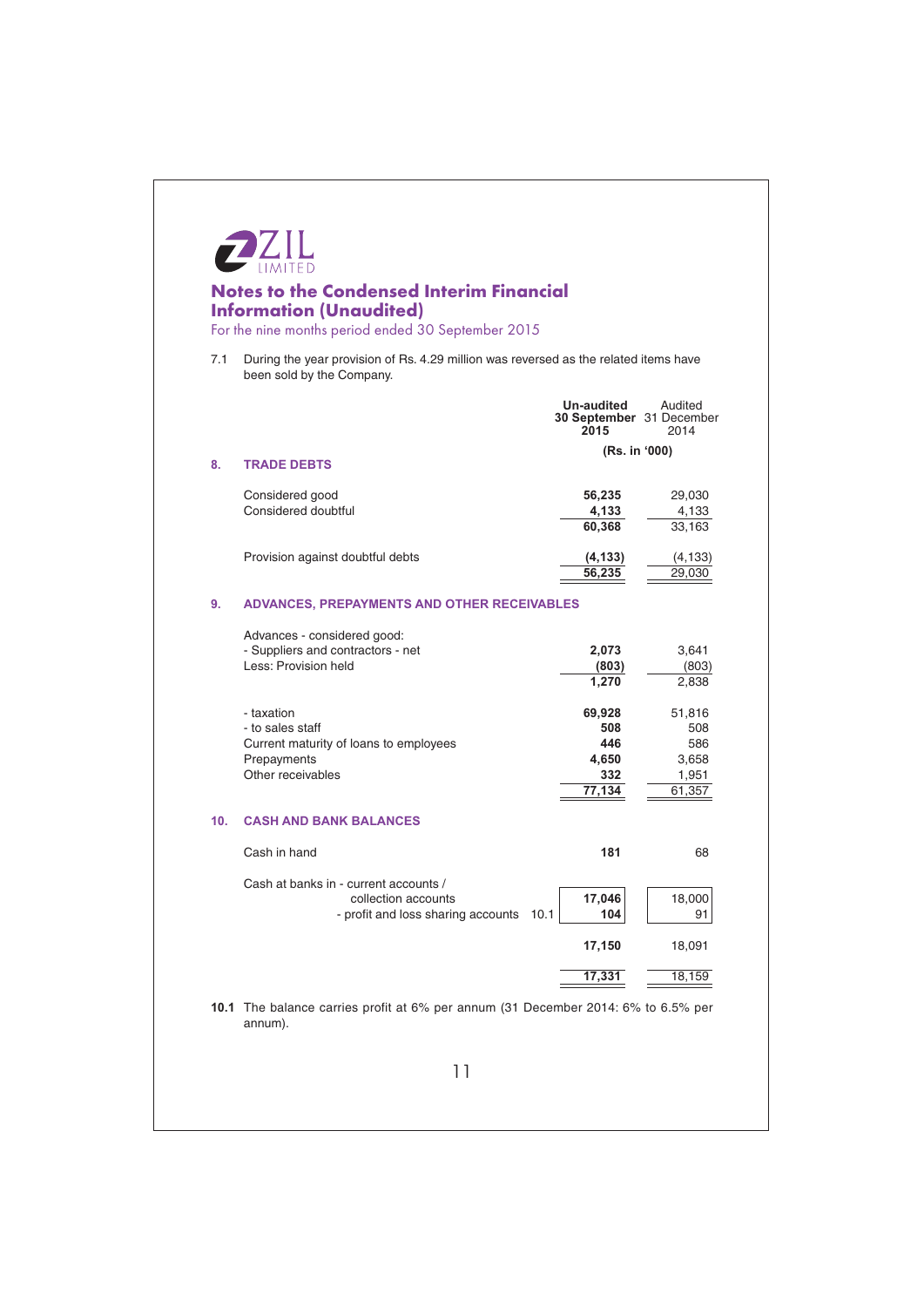

For the nine months period ended 30 September 2015

|     |                                                                                                                                                        | Un-audited<br>30 September 31 December<br>2015           | Audited<br>2014                                          |
|-----|--------------------------------------------------------------------------------------------------------------------------------------------------------|----------------------------------------------------------|----------------------------------------------------------|
| 11. | <b>TRADE AND OTHER PAYABLES</b>                                                                                                                        | (Rs. in '000)                                            |                                                          |
|     | Trade creditors<br>Accrued expenses<br>Advances from customers<br>Sales tax payable<br>Workers' Welfare Fund<br>Dividend payable<br>Unclaimed dividend | 98,654<br>36,898<br>17.340<br>12,434<br>728<br>57<br>852 | 72,482<br>31,814<br>22,586<br>11,113<br>728<br>57<br>852 |
|     | Accrued mark-up liability<br>Security deposits<br>Other liabilities                                                                                    | 5.955<br>7,449<br>1.726<br>182,093                       | 4,957<br>7,401<br>957<br>152,947                         |

## 12. DEFERRED TAX ASSET - net

Deferred tax asset comprises of taxable / deductible temporary differences in respect of the following:

|                                                                                                        | <b>Balance at 31</b><br><b>December</b><br>2014 | Recognized in<br>the profit and<br>loss | Recognized<br>in<br>surplus                | Balance at<br>30 September<br>2015 |
|--------------------------------------------------------------------------------------------------------|-------------------------------------------------|-----------------------------------------|--------------------------------------------|------------------------------------|
|                                                                                                        | -------------------                             |                                         | -- (Rupees in '000) ---------------------- |                                    |
| <b>Taxable temporary differences</b>                                                                   |                                                 |                                         |                                            |                                    |
| - on accelerated tax depreciation<br>- on surplus on revaluation of                                    | 34,690                                          | (6, 312)                                |                                            | 28,378                             |
| fixed assets                                                                                           | 31,839                                          | (1,440)                                 | (4, 548)                                   | 25,845                             |
|                                                                                                        | 66,529                                          | (7, 752)                                | (4, 548)                                   | 54,223                             |
| Deductible temporary differences<br>(including deferred tax asset<br>on tax losses)                    |                                                 |                                         |                                            |                                    |
| - on provision for defined benefit plan<br>- on provision against slow moving                          | (28, 934)                                       | 2,870                                   |                                            | (26, 063)                          |
| stock and doubtful debts                                                                               | (7,938)                                         | 2,176                                   |                                            | (5, 762)                           |
| - on tax losses                                                                                        | (45,697)<br>(82, 569)                           | (24,455)<br>(19, 409)                   |                                            | (70,151)<br>(101,976)              |
| Net deferred tax liability                                                                             | (16,040)                                        | (27,161)                                | (4, 548)                                   | (47,753)                           |
| Accordingly tax credit recognised in the profit and loss account for the current period is as follows: |                                                 |                                         |                                            |                                    |
| Net deferred tax asset (as above)<br>Prior year tax                                                    |                                                 |                                         | (27, 161)<br>(66)<br>(27,227               |                                    |
|                                                                                                        | 12                                              |                                         |                                            |                                    |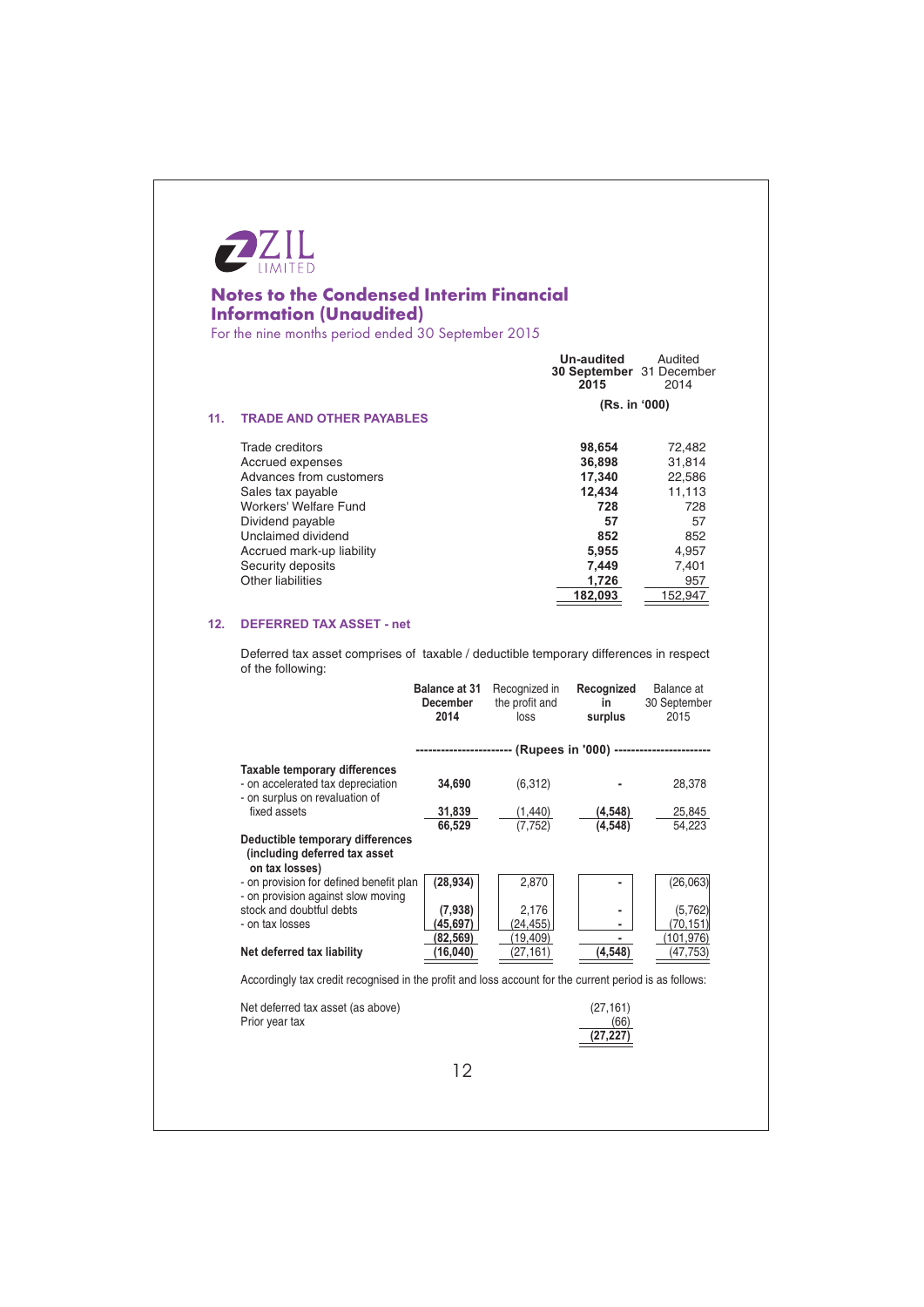

For the nine months period ended 30 September 2015

#### **CONTINGENCIES AND COMMITMENTS**  $13.$

#### $13.1$ **Contingencies**

- 13.1.1 Bank guarantees aggregating to Rs. 7.02 million (31 December 2014: Rs. 7.02 million) have been issued in favour of Sui Southern Gas Company Limited for the supply of natural gas. A bank guarantee has also been issued in favour of Pakistan State Oil for issuance of PSO fleet cards aggregating to Rs. 1.3 million (31 December 2014: Rs. 1.3 million).
- 13.1.2 Post dated cheques of Rs. 37.345 million (31 December 2014: Rs. 42.413 million) have been issued to Collector of Customs against partial exemption of import levies.
- 13.1.3 A Divisional Bench of the Sindh High Court (SHC) in May 2013 had held that where no tax is payable due to tax losses, minimum tax cannot be carried forward for adjustment against the future tax liability.

The Company based on its tax advisors' advice considers that strong grounds are available whereby the aforesaid decision can be challenged and an appeal against the aforesaid decision has already been filed before the Supreme Court of Pakistan by other companies. In view of above, the Company is confident that the ultimate outcome in this regard would be favourable. Hence no provision in this respect amounting to Rs. 24.74 million (including Rs. 10.65 million for the current period) has been made in these condensed interim financial information.

13.1.4 Income Tax Assessments of the Company have been completed up to and including the tax year 2014 (accounting period ended 31 December 2013) with an exception of the tax year 2011, for which the audit proceedings have been initiated and is still under compliance and pending before the Large Taxpayers Unit. Karachi till date. The management believes that no adverse inference is expected.

Furthermore, on 21 April 2015, an order under sub-section (5A) of section 122 of the Income Tax Ordinance, 2001 was passed by the Additional Commissioner Inland<br>Revenue for the tax year 2012, in which tax demand of Rs. 0.75 million was raised against certain disallowances. The Company has filed an appeal against the alleged order before the Commissioner Inland Revenue, hearing of which has been conducted and the case has been argued, order of which is still awaited. Based on the Company's tax advisors view, a favourable decision is expected and therefore the subject demand is expected be quashed.

Furthermore, a show-cause notice was issued by the Officer Inland Revenue, Large Taxpayers' Unit, Karachi [OIR] for seeking information for the purposes of monitoring of withholding taxes for tax year 2014. All the requisite details and explanations have been submitted by the Company. However, the OIR has passed an order under section 161/205 of the Income Tax Ordinance, 2001 and raised a demand of Rs. 2.675 million including default surcharge and penalty. The Company has filed an appeal before the Commissioner Inland Revenue - Appeals [CIRA] against the above-mentioned order. Appeal has been heard by the CIRA, however, no final order has been passed by the CIRA. Management is of the view that the decision is expected to be in its favour and as such no provision for the above amount has been made in these financial statements.

#### $132$ Commitment

Commitment under letters of credit for the import of stock-in-trade items amounted to Rs. 16.218 million (31 December 2014 : Rs. 1.019 million).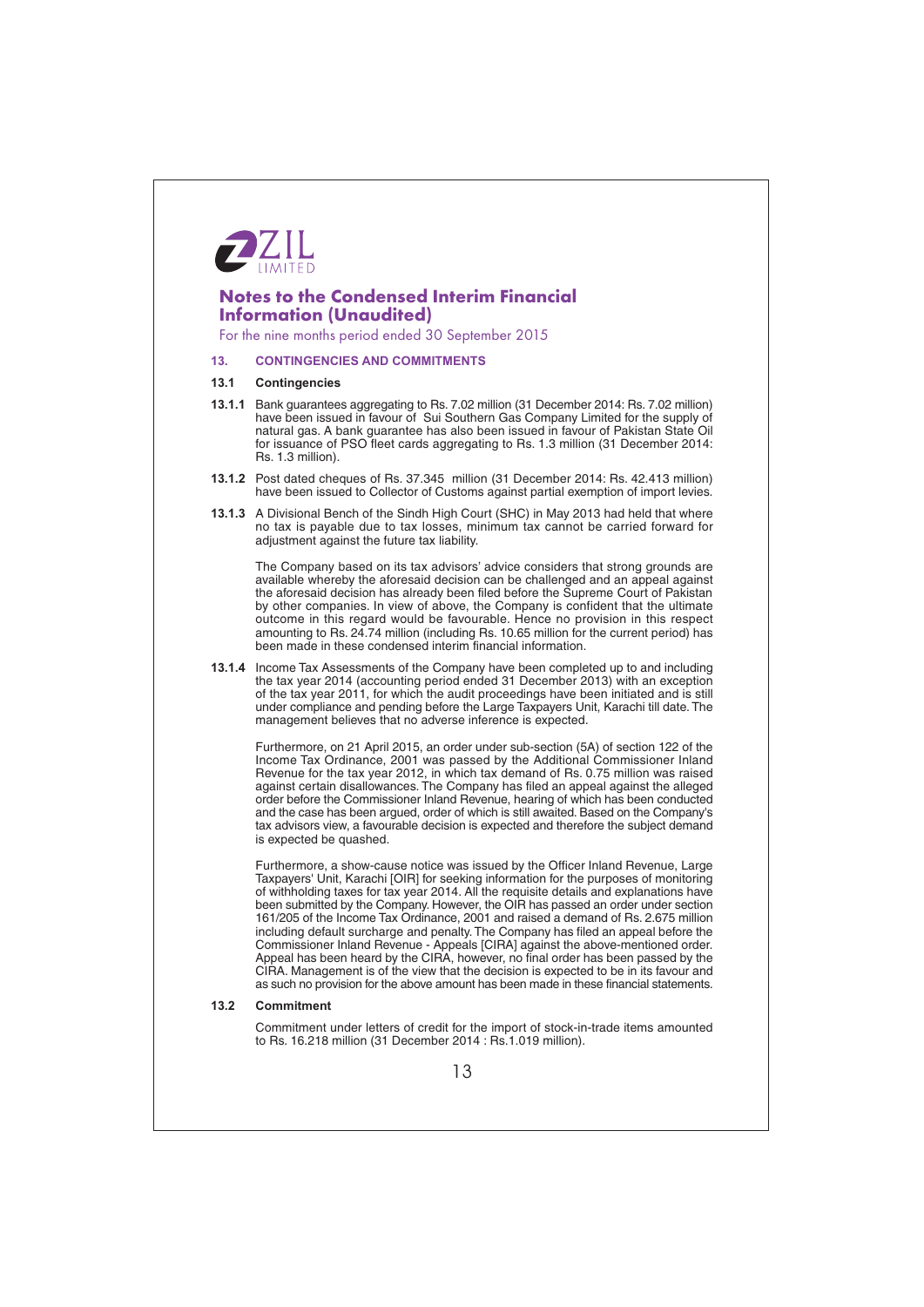

# **Notes to the Condensed Interim Financial<br>Information (Unaudited)**<br>For the nine months period ended 30 September 2015

|     |                                                            |                                                | Nine months period ended  | Three months period ended                                   |                           |
|-----|------------------------------------------------------------|------------------------------------------------|---------------------------|-------------------------------------------------------------|---------------------------|
| 14. |                                                            | 2015                                           | 2014                      | 30 September 30 September 30 September 30 September<br>2015 | 2014                      |
|     | <b>NET SALES</b>                                           | -------------- (Rupees in '000) -------------- |                           |                                                             |                           |
|     | Gross sales                                                | 1,329,173                                      | 1,297,427                 | 533,423                                                     | 459,682                   |
|     | Sales tax<br>Trade promotion discount                      | 211,176<br>103,900                             | 207,983<br>130,107        | 84,257<br>40,935                                            | 73,676<br>57,117          |
|     | Rebate and sales return                                    | 21,749                                         | 737                       | 3,038                                                       | 202                       |
|     |                                                            | (336, 825)                                     | (338, 828)                | (128, 230)                                                  | (130, 995)                |
|     |                                                            | 992,348                                        | 958,599                   | 405,193                                                     | 328,686                   |
|     |                                                            |                                                | Nine months period ended  |                                                             | Three months period ended |
|     |                                                            |                                                | 30 September 30 September | 30 September 30 September                                   |                           |
|     |                                                            | 2015                                           | 2014                      | 2015                                                        | 2014                      |
| 15. | <b>COST OF SALES</b>                                       |                                                |                           | ------------- (Rupees in '000) ---------------              |                           |
|     | Raw and packing material consumed                          | 648,492                                        | 588,006                   | 249,468                                                     | 207,750                   |
|     | Stores and spares consumed                                 | 4,840                                          | 5,625                     | 1,138                                                       | 1,328                     |
|     | Salaries, wages and other benefits                         | 88,353                                         | 85,238                    | 29,235                                                      | 29,345                    |
|     | Contribution to the provident fund                         | 1,640                                          | 1,777                     | 526                                                         | 598                       |
|     | Repairs and maintenance                                    | 966                                            | 1,107                     | 313                                                         | 266                       |
|     | Fuel and power                                             | 37,188                                         | 38,766                    | 14,537                                                      | 13,509                    |
|     | <b>Water Charges</b>                                       | 2,777                                          | 3,387                     | 959                                                         | 1,105                     |
|     | Rent, rates and taxes                                      | 1,794                                          | 2,072                     | 608                                                         | 748                       |
|     | Insurance                                                  | 2.416                                          | 2,413                     | 807                                                         | 853                       |
|     | Product research and development                           | 25                                             | 49                        | 4                                                           | 13                        |
|     | Travelling and conveyance                                  | 2,379                                          | 3,634                     | 747                                                         | 1,008                     |
|     | Printing and stationery                                    | 270                                            | 241                       | 82                                                          | 77                        |
|     | Postage and telephones                                     | 386                                            | 481                       | 130                                                         | 141                       |
|     | Legal charges                                              | 72                                             | 84                        | 22                                                          |                           |
|     | Subscription                                               | 25                                             | 5                         | $\overline{2}$                                              | 1                         |
|     | Depreciation / amortisation                                | 14,859                                         | 17,166                    | 4,956                                                       | 5,586                     |
|     | Freight and handling material<br>Provision for slow moving | 2,187                                          | 3,847                     | 379                                                         | 923                       |
|     | stock in trade                                             | 817                                            | 3,000                     | 817                                                         | 1,000                     |
|     | Toll manufacturing                                         | ä,                                             | 3,971                     | ä,                                                          |                           |
|     | Other expenses                                             | 373                                            | 202                       | 168                                                         | 144                       |
|     |                                                            | 809,859                                        | 761,071                   | 304,898                                                     | 264,394                   |
|     | Opening stock of work-in-process                           | 54,331                                         | 44,801                    | 55,068                                                      | 51,653                    |
|     | Closing stock of work-in-process                           | (50, 603)                                      | (49, 774)                 | (50, 603)                                                   | (49, 774)                 |
|     | Cost of good manufactured                                  | 813,587                                        | 756,098                   | 309,363                                                     | 266,273                   |
|     | Opening stock of finished goods                            | 54,876                                         | 77,360                    | 71,105                                                      | 90,967                    |
|     | Closing stock of finished goods                            | (68, 243)                                      | (94, 991)                 | (68, 243)                                                   | (94, 991)                 |
|     |                                                            | (13, 367)                                      | (17, 631)                 | 2,862                                                       | (4,024)                   |
|     |                                                            | 800,220                                        | 738,466                   | 312,225                                                     | 262,248                   |
|     |                                                            | 14                                             |                           |                                                             |                           |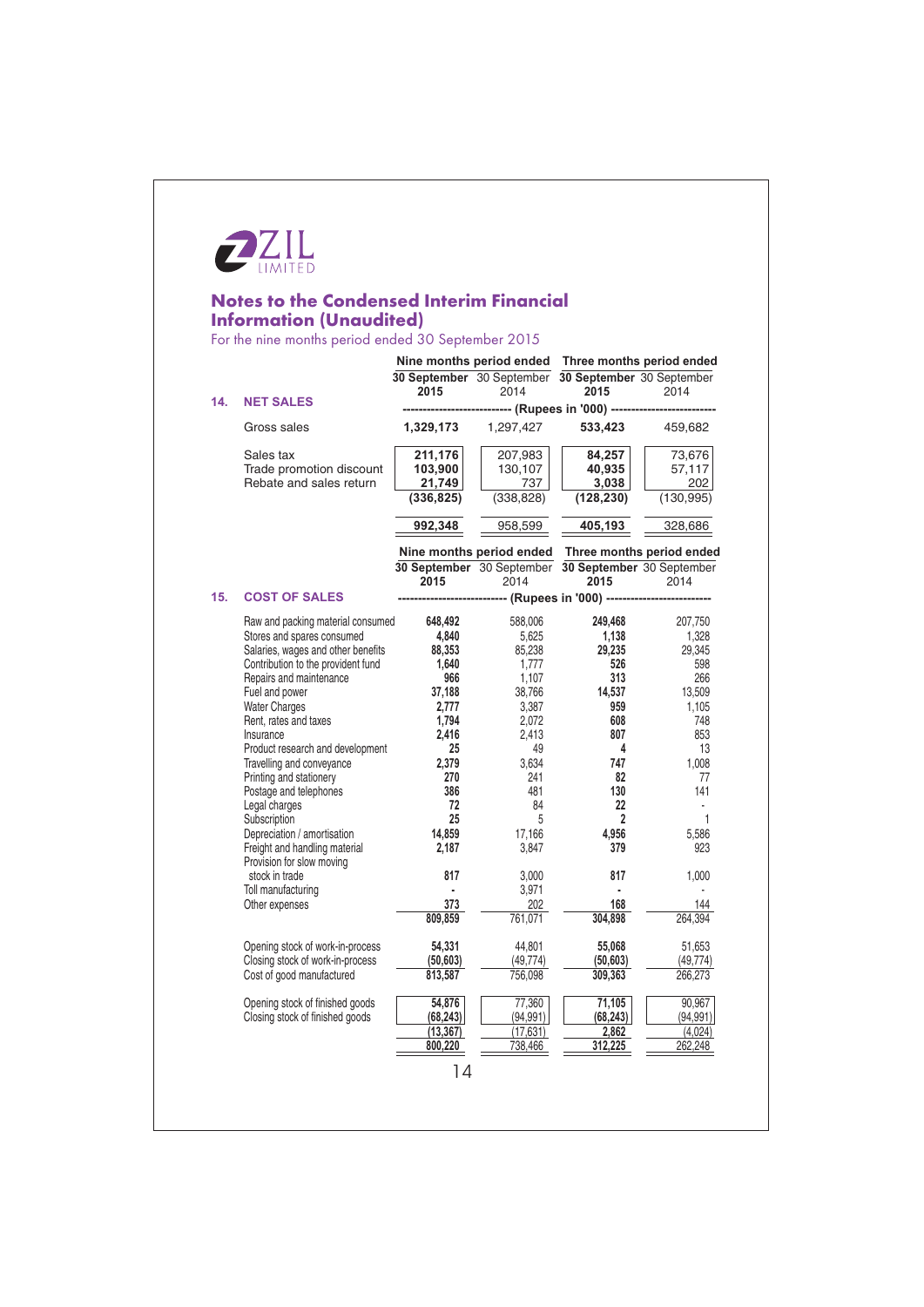

For the nine months period ended 30 September 2015

|     |                                      |         |                                                                          | Nine months period ended Three months period ended |        |
|-----|--------------------------------------|---------|--------------------------------------------------------------------------|----------------------------------------------------|--------|
|     |                                      | 2015    | 30 September 30 September 30 September 30 September<br>2014              | 2015                                               | 2014   |
|     |                                      |         | --------------------------- (Rupees in '000) --------------------------- |                                                    |        |
| 16. | <b>SELLING AND DISTRIBUTION COST</b> |         |                                                                          |                                                    |        |
|     | Salaries, wages and other benefits   | 77,363  | 81,947                                                                   | 25,503                                             | 27,949 |
|     | <b>Utilities</b>                     | 578     | 740                                                                      | 261                                                | 307    |
|     | Contribution to the provident fund   | 1,832   | 1,797                                                                    | 578                                                | 596    |
|     | Repairs and maintenance              | 306     | 351                                                                      | 105                                                | 136    |
|     | Rent, rates and taxes                | 3,306   | 3,063                                                                    | 1,041                                              | 1,018  |
|     | Depreciation / amortisation          | 4,553   | 5,107                                                                    | 1,530                                              | 1,651  |
|     | Legal & professional fee             | 2,560   | 1,400                                                                    | 985                                                | 1,400  |
|     | Postage and telephone                | 1.872   | 1,907                                                                    | 580                                                | 656    |
|     | Printing and stationery              | 294     | 489                                                                      | 91                                                 | 128    |
|     | Travelling and conveyance            | 13,100  | 16,689                                                                   | 4,020                                              | 5,571  |
|     | Insurance                            | 1,349   | 2,130                                                                    | 450                                                | 736    |
|     | Advertising                          | 68,634  | 84,603                                                                   | 8,901                                              | 8,443  |
|     | Freight, distribution and handling   | 42,121  | 38,620                                                                   | 15,733                                             | 10,543 |
|     | Product research and development     | 1,912   | 3,480                                                                    | 53                                                 | 1,298  |
|     | Other expenses                       | 1,546   | 1,625                                                                    | 836                                                | 635    |
|     | Meeting related expenses             | 369     | 3,445                                                                    | 48                                                 | 213    |
|     |                                      | 221,695 | 247,393                                                                  | 60,715                                             | 61,280 |

#### $17.$ **OTHER INCOME**

It includes reversal of liability amounting to Rs. 1.23 million no longer payable.

#### $18.$ **TRANSACTIONS WITH RELATED PARTIES**

The related parties comprise IGI Insurance Limited, Treet Corporation Limited, First Treet Manufacturing Modaraba, Employees Provident Fund, directors and key management personnel. Details of transactions with related parties are as follows: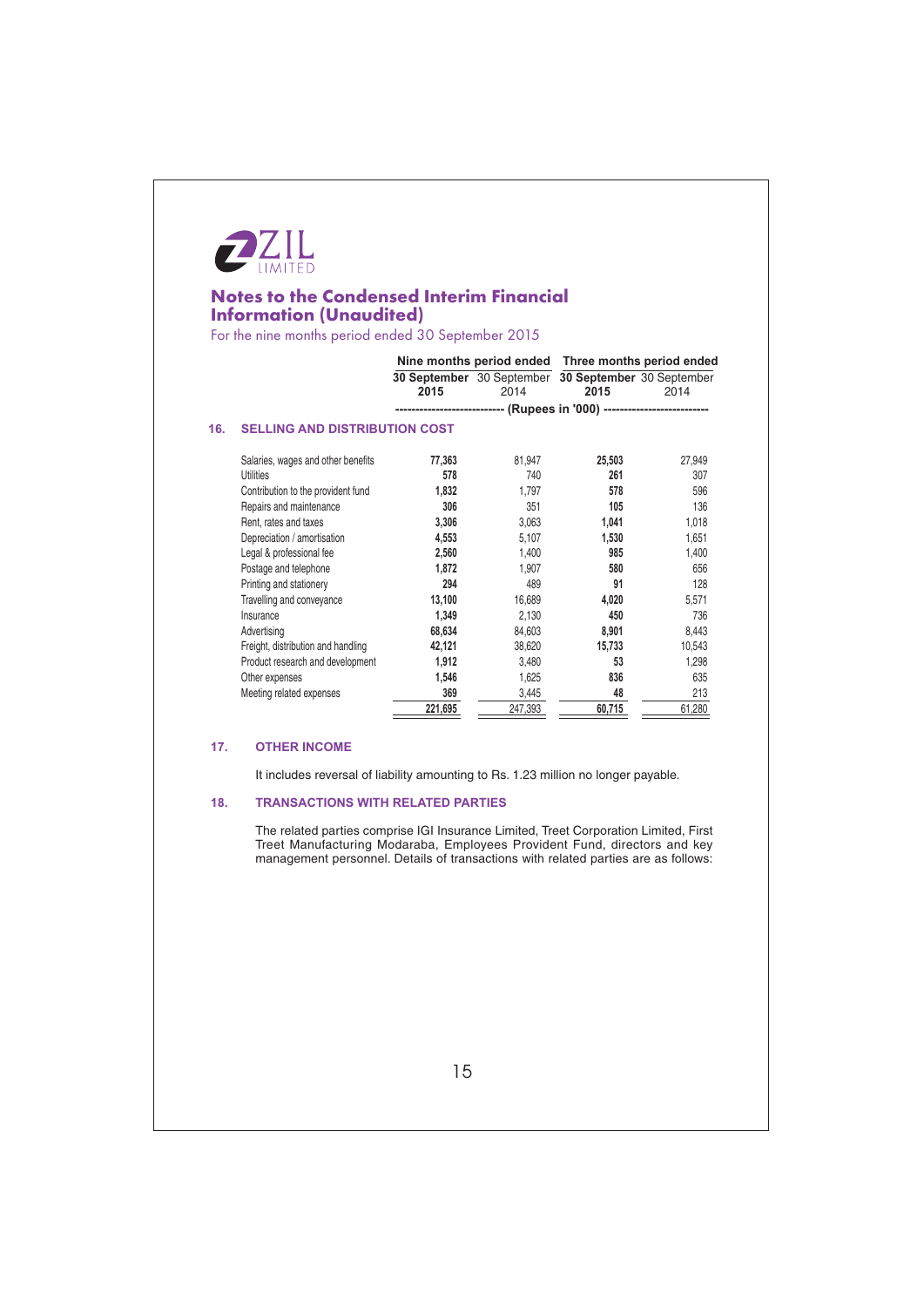

For the nine months period ended 30 September 2015

|      |                                                                                                                                          | Nine months period ended           |                                |  |  |
|------|------------------------------------------------------------------------------------------------------------------------------------------|------------------------------------|--------------------------------|--|--|
|      |                                                                                                                                          | 30 September 30 September<br>2015  | 2014                           |  |  |
|      | <b>Associated Companies</b>                                                                                                              |                                    | (Rs. in '000)                  |  |  |
|      | Purchase of goods<br>Services received<br>Dividend paid                                                                                  | 4.105                              | 1,442<br>655<br>521            |  |  |
|      | <b>Other related parties</b><br>Contribution to the employees' provident fund                                                            | 4,687                              | 4,732                          |  |  |
|      | <b>Directors and Chief Executive Officer</b><br>(Key management personnel)                                                               |                                    |                                |  |  |
|      | Remuneration<br>Dividend paid                                                                                                            | 12,923                             | 25,094<br>7,553                |  |  |
|      | <b>Other Key Management Personnel</b>                                                                                                    |                                    |                                |  |  |
|      | Managerial remuneration (excluding directors<br>and Chief Executive Officer)                                                             | 46,120                             | 50,694                         |  |  |
|      | <b>Balances with related parties:</b>                                                                                                    | Un-audited<br>30 September<br>2015 | Audited 31<br>December<br>2014 |  |  |
|      | <b>Associated Companies</b>                                                                                                              | (Rs. in '000)                      |                                |  |  |
|      | Trade debts (unsecured, considered goods)<br>Other payables                                                                              | 187                                | 33                             |  |  |
| 18.1 | Contribution to the provident fund is made in accordance with the requirements of<br>staff service rules.                                |                                    |                                |  |  |
| 18.2 | Remuneration of the key management personnel are in accordance with the terms<br>of their employment.                                    |                                    |                                |  |  |
| 18.3 | Other transactions with the related parties are at the agreed terms.                                                                     |                                    |                                |  |  |
| 19.  | <b>GENERAL</b>                                                                                                                           |                                    |                                |  |  |
|      | This condensed interim financial information were authorised for issue on 27th October<br>2015 by the board of directors of the Company. |                                    |                                |  |  |
|      |                                                                                                                                          |                                    |                                |  |  |

16

Feriel Ali Mehdi Chairman

Mubashir Hasan Ansari

Chief Executive Officer